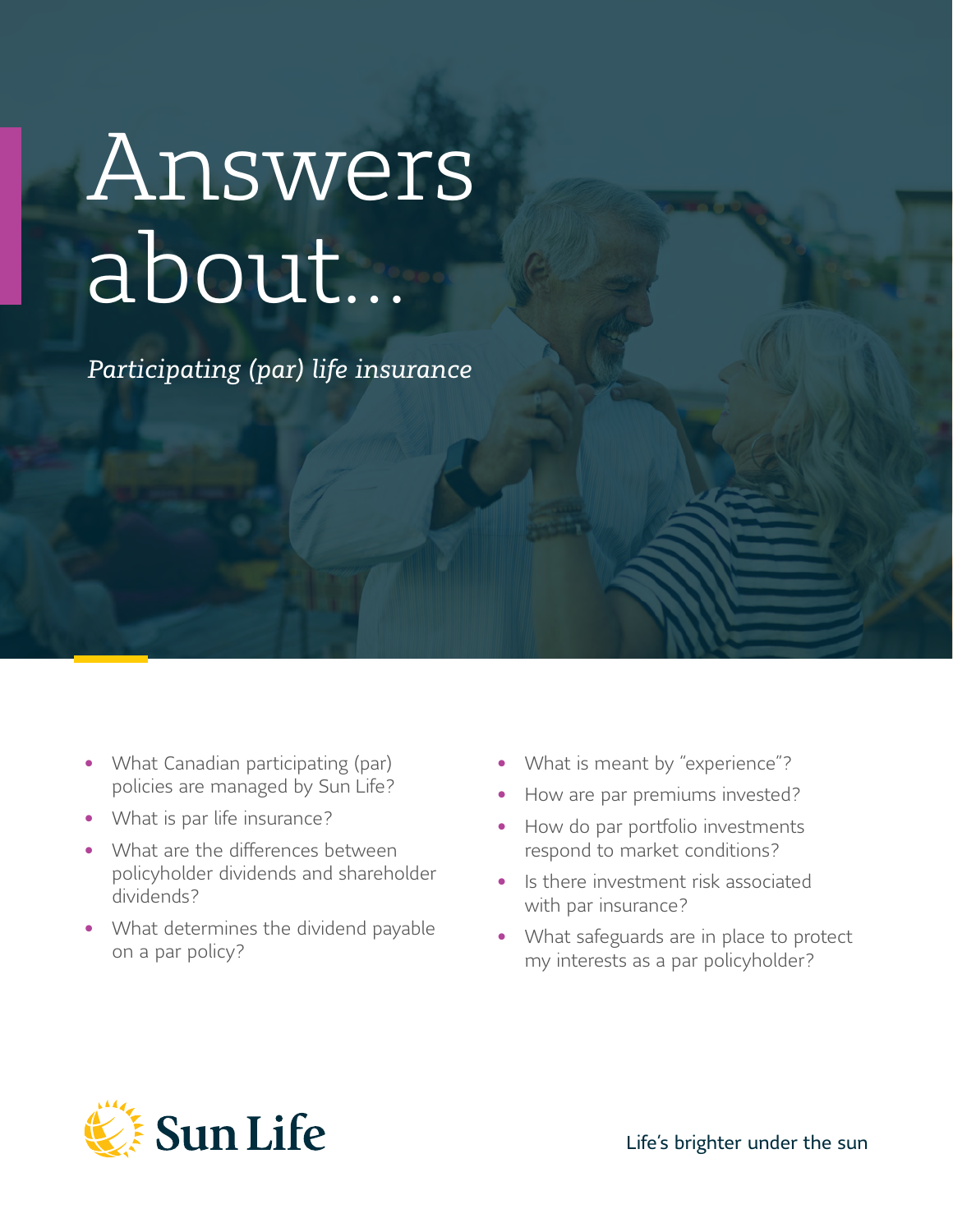

## What Canadian participating policies are managed by Sun Life?

Sun Life Assurance Company of Canada (Sun Life) and Clarica Life Insurance Company (Clarica) were at one time two separate mutual companies, owned by their participating policyholders.

Each company changed from a participating company to a publicly traded stock company in a process called demutualization. This process complied with rules and regulations that outlined the ongoing rights of par policyholders.

In 2002, Sun Life and Clarica amalgamated and formed one insurance company, "Sun Life Assurance Company of Canada".

The answers we are providing apply to the participating (par) policies issued by Sun Life, Clarica (formerly Mutual Life), and also the Canadian par policies, acquired by Clarica, several years ago, when it bought The Prudential Life Assurance Company of England (Canada) and the Metropolitan Life Insurance Company of Canada.

## What is par life insurance?

Life insurance involves the transfer of risk from an individual to a life insurance company. With participating insurance, a portion of the risk is

shared among the policyholders and the company. We call it "participating insurance" (or "par insurance") because the policyholder participates in the risk along with the insurance company.

As part of this risk-sharing relationship, par policyholders may also share in certain rewards when their policies perform better than originally expected. This reward may come in the form of a policyholder dividend, which is a portion of the earnings from the par account where the investments, expenses and other items related to the company's par policies are tracked. The right to receive policyholder dividends is described in your policy.

## What are the differences between par policyholder dividends and shareholder dividends?

Policyholder dividends are based on the experience of a company's par account. Shareholder dividends are based on a company's overall performance, including earnings from all its lines of business. Earnings from the par account, that can be paid to shareholders, are significantly restricted by regulation. This is described further in the section: "What safeguards are in place to protect my interests as a par policyholder?"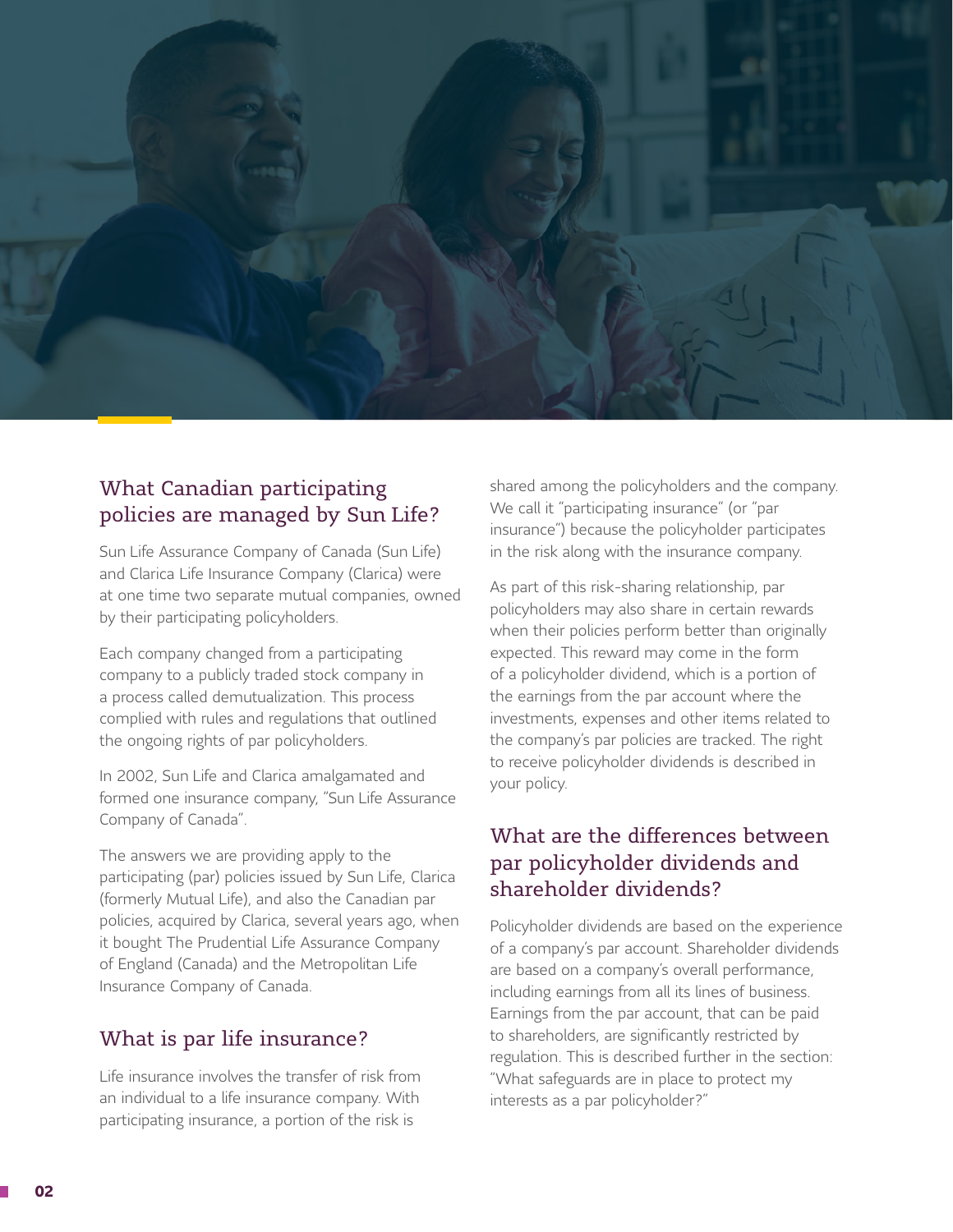There is no direct relationship between these two types of dividends. That is why it is possible for policyholder dividends to decrease in the same year the company's shareholder dividends have increased or to increase when shareholder dividends have decreased.

## What determines the dividend payable on a par policy?

Policyholder dividends are not guaranteed. They can change from year to year.

Par policies are grouped based on certain factors such as the type of policy and when it was purchased. The experience of each group determines the dividends available to be allocated within the group. This approach, known as the "Contribution Principle", is used by life insurance companies in Canada to help ensure a fair distribution of earnings among par policyholder groups.

Each group has a dividend scale. The dividend scale is the outcome of a series of calculations and determines how the available earnings for the group will be allocated to each individual policy in the form of policyholder dividends.

## What is meant by "experience"?

Par policies are designed based on a set of assumptions about the risks to be shared with the policyholder. These risks include investment returns, mortality, expenses and taxes, inflation, and the number of policyholders cancelling their coverage.

Each year, the company compares these assumptions to the actual results and the anticipated future results for each group of par policies. This assessment defines the "experience" for the group. Experience that is better than our assumptions creates earnings that are available to be distributed as policyholder dividends. When experience worsens, earnings available to be distributed as dividends decrease. If experience is equal to or worse than these assumptions, dividends will be zero.

The following three key risks can be used to further explain how experience impacts the dividend scale and the earnings available to be allocated as policyholder dividends.

## Key risks

#### **Expense risk**

- Like any business, an insurance company has expenses, such as the cost to develop, market, distribute and administer insurance products.
- Expense risk reflects the company's ability to control and reduce expenses,relative to the assumptions made in the dividend scale of the group.
- The impact of expense experience on par account earnings is relatively small, but changes can have a significant impact on smaller par policies.
- Periods of high inflation increase expenses.

#### **Mortality risk**

- Mortality is the number of deaths expected to normally occur in a given group at a given age.
- Mortality risk reflects death benefits actually paid, relative to the assumptions made in the dividend scale for the group.
- The impact of mortality experience on par account earnings is gradual over time because mortality trends develop slowly.

#### **Investment risk**

- Premiums from all par policies in the group are pooled. The funds not required to pay benefits, expenses, and taxes are invested to provide for future benefits.
- The investment risk reflects the company's actual returns on the invested funds, net of losses due to defaults, relative to the assumption made in the dividend scale for the group.
- Investment experience is usually the most important factor in determining annual par account earnings.
- Each par account has investments in a variety of asset classes and has a long-term investment strategy.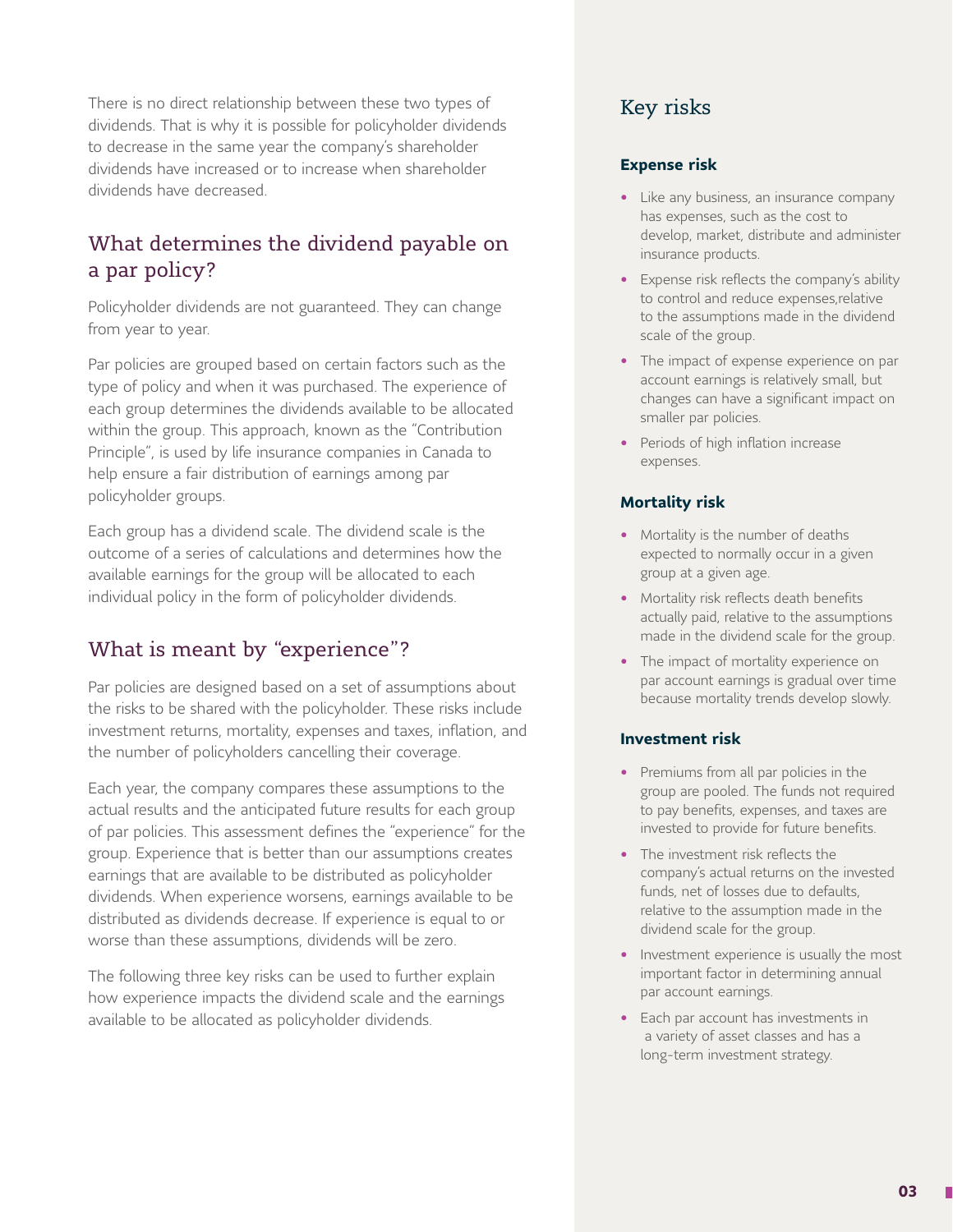## How are par premiums invested?

The amount of premium that is not required to pay for current benefits and expenses is invested to provide for future benefits. This pie chart shows an example of the distribution of assets in a representative par portfolio.

**A par portfolio of assets**



## How do par portfolio investments respond to market conditions?

The investment return experience is normally the most important factor that influences the earnings available to be paid out as dividends. We apply a long-term investment strategy that, together with a large, well-established par account, contributes to more stable investment returns. As a result, these investment returns tend to fall more slowly than actual interest rates and equity markets. They also recover more slowly when actual interest rates increase or equity markets enter periods of growth.



#### **Asset returns as of December 31, 2021.**

#### NOTES:

- Portfolio returns are representative of a participating portfolio.
- S&P/TSX figures are rates of change/return on a market basis assuming purchase at beginning of year and sale at end of year, including reinvested dividends and coupons.
- Government of Canada bond returns are nominal yields to maturity taken from Statistics Canada. Table 10-10-0122-01 Financial market statistics, December 31, 2020, Bank of Canada.
- 1981-2009 TSX and Bond information taken from the report on Canadian Economic Statistics 1924-2009, published by the Canadian Institute of Actuaries, March 2010.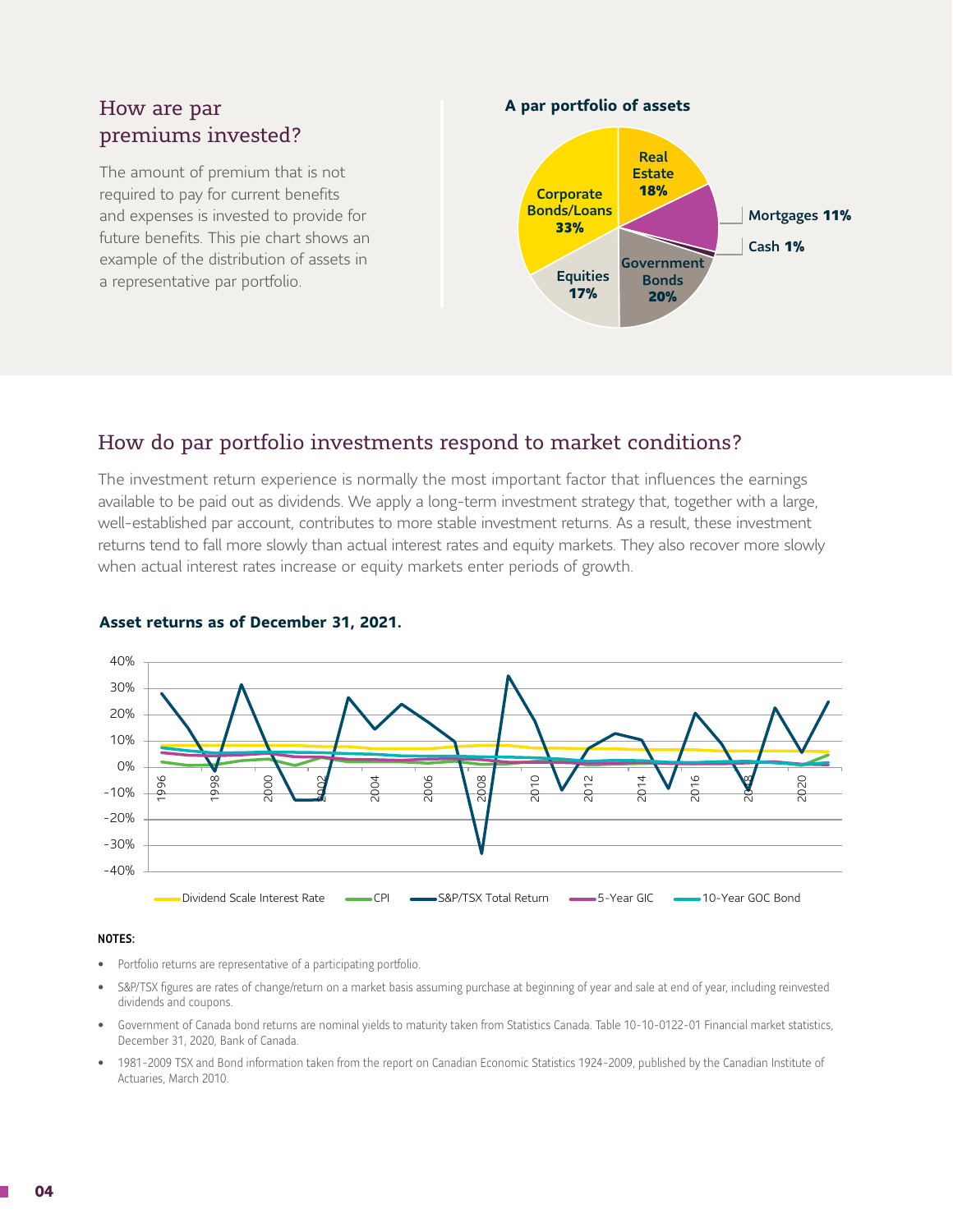## Is there investment risk associated with par insurance?

Yes, particularly if you have planned to use policyholder dividends to help you pay future premiums. There is also risk involved if you have planned to use policyholder dividends to increase your policy's cash surrender value or to increase your death benefit. Because policyholder dividends are not guaranteed, the more you rely on them to help meet a projected future need, the higher your investment risk. Products, such as those that rely on dividends to purchase additional coverage or to pay future premiums, are very sensitive to changes in the dividend scale and dividends allotted.

When reviewing an insurance illustration of your policy, you will note the policy values are projected into the future and that these projections assume the current dividend scale will not change in the future. However dividend scales will change from time to time, which means these illustrated policy values cannot be guaranteed. When a new dividend scale for a group of policies is implemented, future projections for each individual policy will change. Updated illustrations are available to demonstrate how your non-guaranteed policy values may be affected by a change in the dividend scale.



- Short-term impact on projected policy values may be slight.
- Long-term impact on projected policy values may be more dramatic.

Here is an example. Some policies use policyholder dividends to purchase additional insurance each year. The additional insurance is called Paid-Up Additions (PUAs). This graph compares the projected purchase

of PUAs for the same policy using two different dividend scales. This example is for illustrative purposes only and may not reflect your policy's features and benefits.

If your policy has guaranteed cash values and a guaranteed death benefit, then these guaranteed values won't be affected by changes in policyholder dividends allocated to your policy.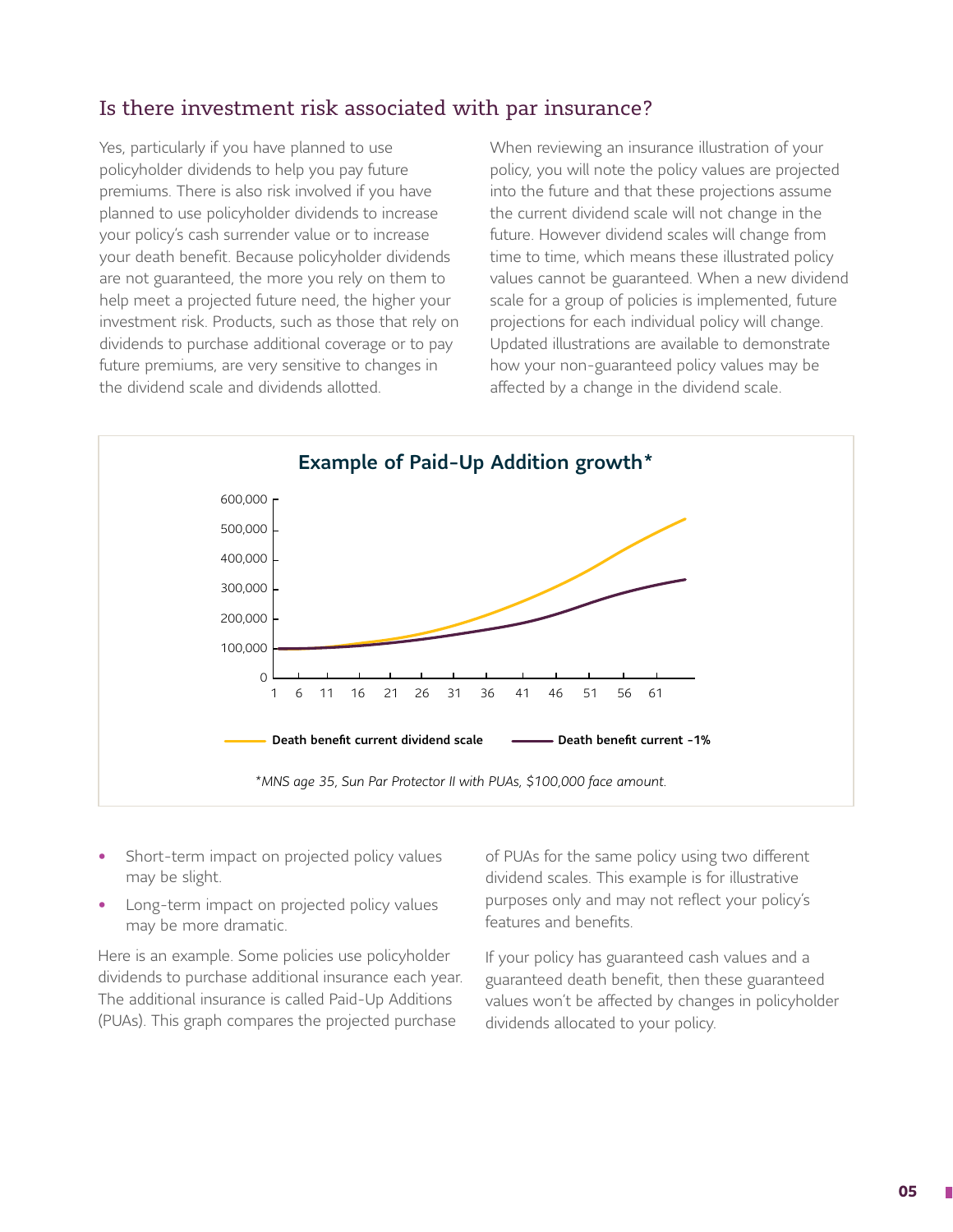

## How do changes to the dividend scale affect "premium offset"?

Premium offset is a non-guaranteed premium payment method that, under certain circumstances, may allow you to use future policyholder dividends and some of the value accumulated in your policy to help pay future premiums. The length of time you must wait until your policy is eligible for premium offset and the length of time your policy can remain on premium offset are extremely sensitive to changes in the dividend scale. Any reduction in the dividend scale may significantly delay the date when your policy is eligible for premium offset or cause it to be ineligible for premium offset. If your policy is already on premium offset, a decrease in the dividend scale may require you to resume regular payments to cover your premium obligations.

## How do changes to the dividend scale affect a policy with a premium reduction option?

An alternative use for dividends is to use them to reduce the policy payments required to pay your premiums. In some cases, this feature is automatically included in the design of your policy. Other policies may offer premium reduction as an option.

When dividend scales decrease, you may be required to increase your policy payments. When dividend scales increase, your required policy payments may decrease.

## What safeguards are in place to protect my interests as a par policyholder?

#### **Par account is kept separate**

As required by law, the company maintains an account for its par policies that is separate from the accounts for its non-par policies and other businesses. The par account records the assets, liabilities, premiums and any earnings for the par policies only.

#### **Sun Life Board of Directors (The Board) involvement**

The Board decides when policyholder dividends will be paid and the dividend scale that will be used to allocate them. Par policyholder dividends are reviewed at least annually.

The Board considers the par policyholder dividend recommendation of Sun Life's Appointed Actuary who applies sound actuarial principles and practices in their determination. Before declaring the annual par policyholder dividend, the members of the Board review a written report that includes a signed opinion from the Appointed Actuary stating that the policyholder dividends being considered are in accordance with Sun Life's dividend policies.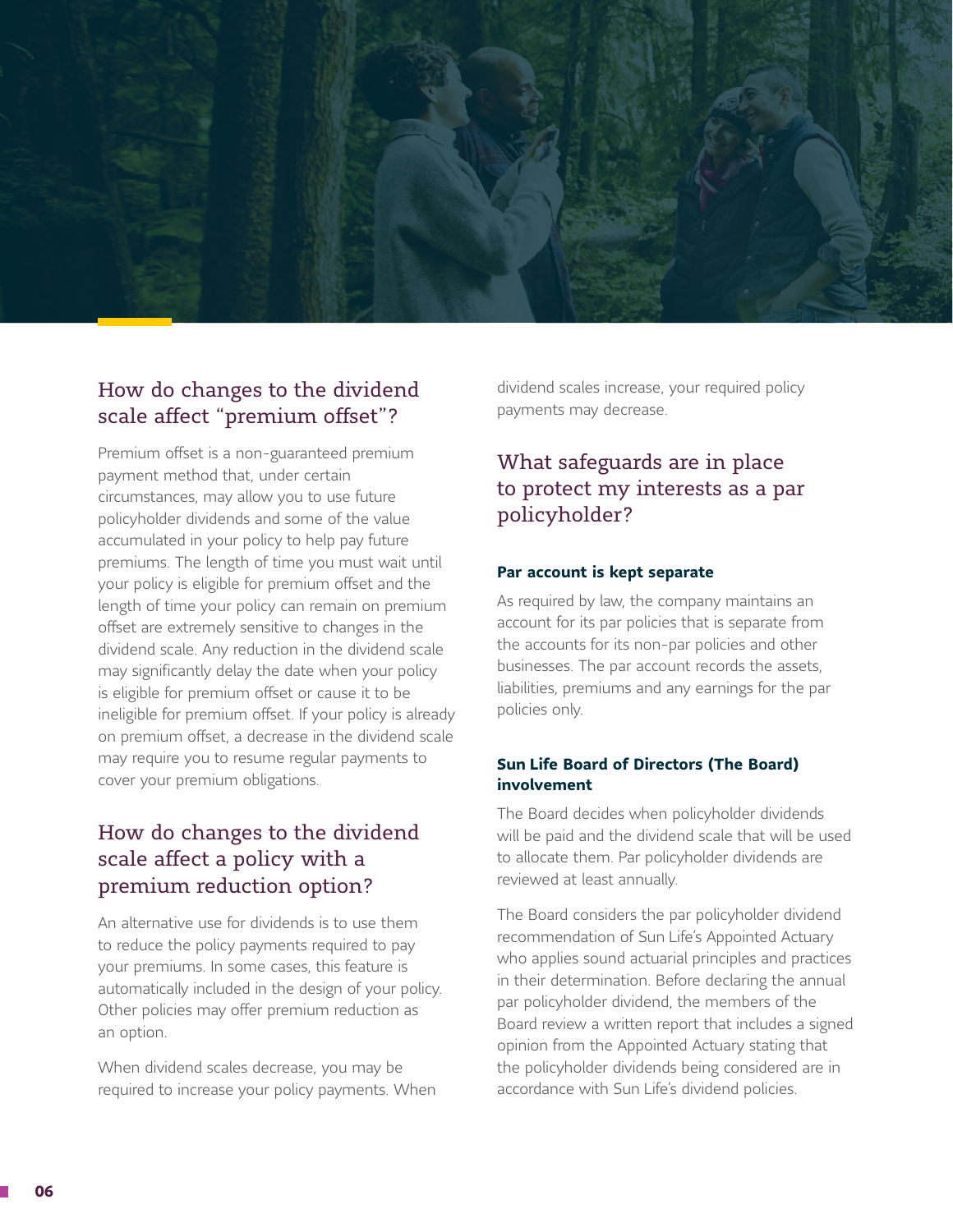

#### **Dividend management process**

When we demutualized, eligible policies that were issued before demutualization were grouped together and placed into their own separate subaccounts within the par account we referred to as "Closed Blocks". If your par policy was issued after demutualization, it is maintained in a separate subaccount within the par account we referred to as an "Open Block".

There is a separate Closed Block of par policies issued by Sun Life Assurance Company of Canada and a separate Closed Block for Clarica's pre-demutualization par policies. Similarly, there is a separate Open Block of par policies issued by Sun Life Assurance Company of Canada and a separate Open Block for Clarica's post demutualization par policies.

Over time, all earnings within the Closed Blocks will be passed, in the form of policyholder dividends, to par policyholders in the Closed Blocks. When distributing these policyholder dividends, our aim is to ensure the fair treatment of all policyholders in the Closed Blocks. For example, we would not want the last remaining par policyholders to unfairly benefit at the expense of those who are no longer in the Closed Blocks, nor would we want to penalize those remaining in the block by paying out earnings too soon.

Earnings within the Open Blocks are identified separately. Laws restrict the amount of these earnings that may be passed to shareholders. For example, the current limit for Sun Life allows

less than 3% of the dividends paid to Open Block par policyholders in the year to pass to the earnings for the shareholders. Currently the Open Blocks are smaller than the Closed Blocks. This is because both Clarica and Sun Life suspended participating insurance sales in Canada shortly after each company demutualized (Clarica in 2002 and Sun Life in 2003). In 2010, Sun Life resumed sales of participating life insurance. These policies are part of the Sun Life Participating Account Open Block. We continue to manage the earnings of each Open Block separately.

#### **We report to the federal government regulator (OSFI) each year**

Sun Life's Appointed Actuary follows professional standards of practice set by the Canadian Institute of Actuaries. The Appointed Actuary prepares a detailed report on the Closed Blocks and provides a signed opinion to OSFI on an annual basis confirming that the par policies are being appropriately managed according to the demutualization plans, it's own internal rules and the rules created by OSFI prior to demutualization.